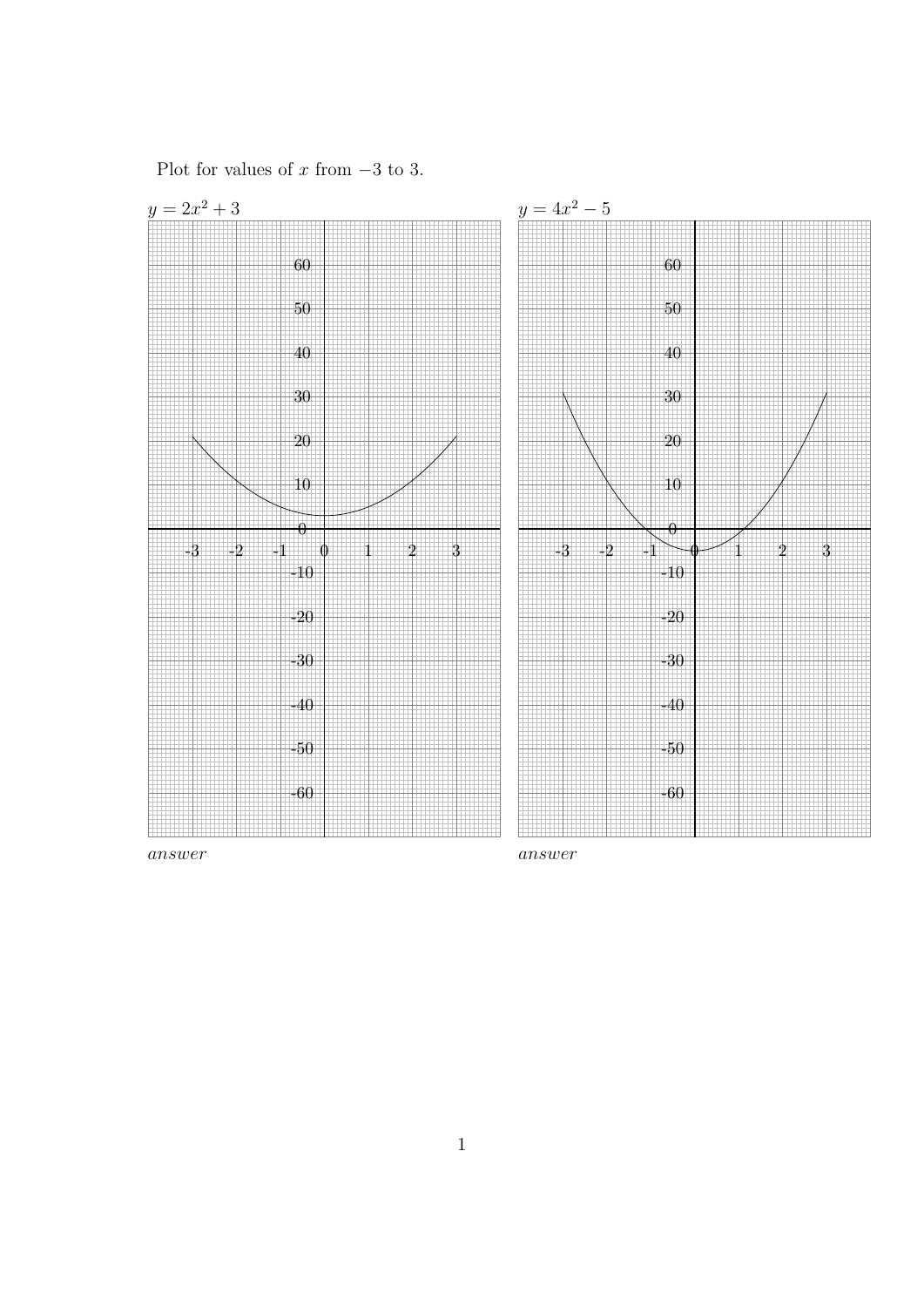

answer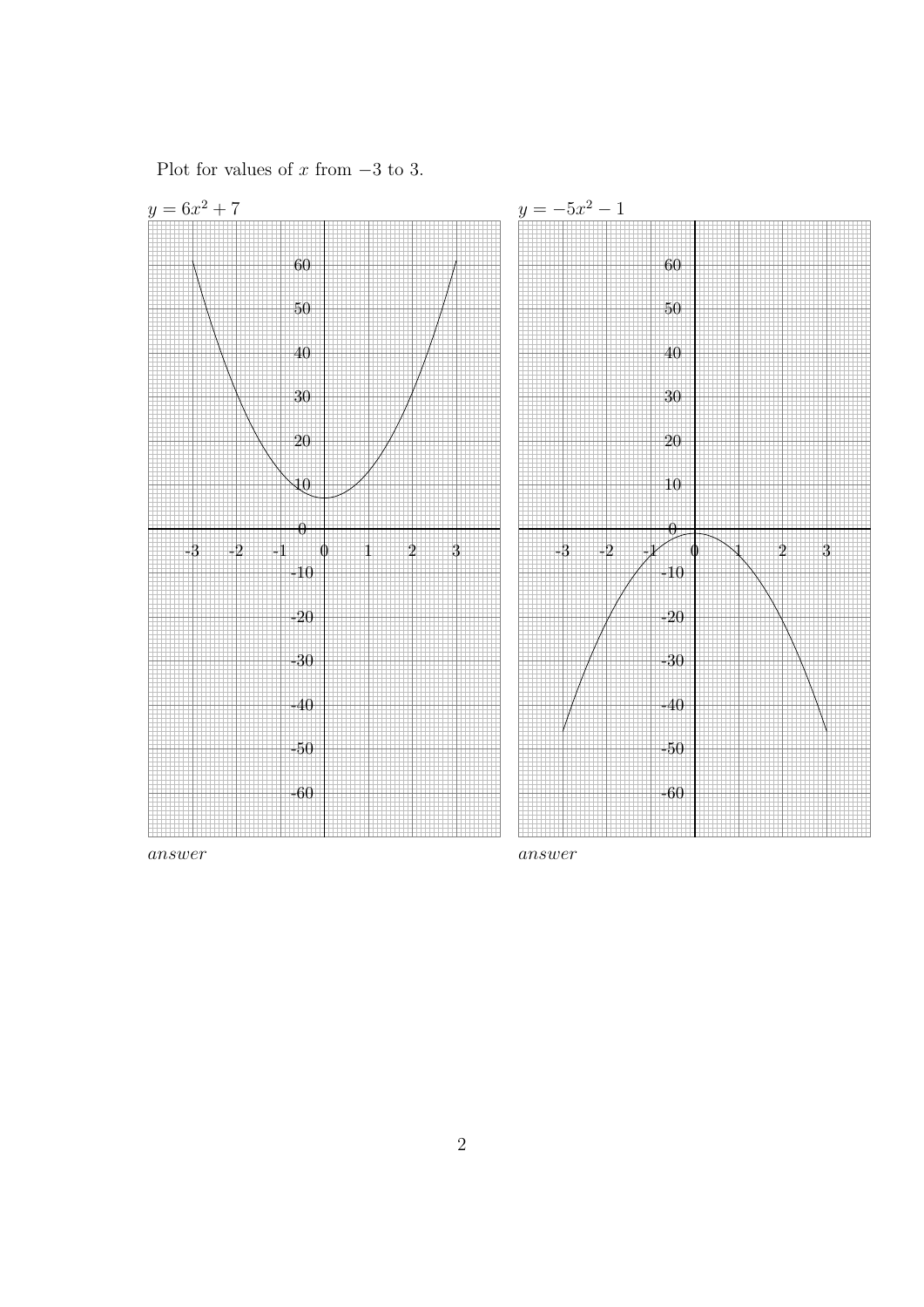

anwer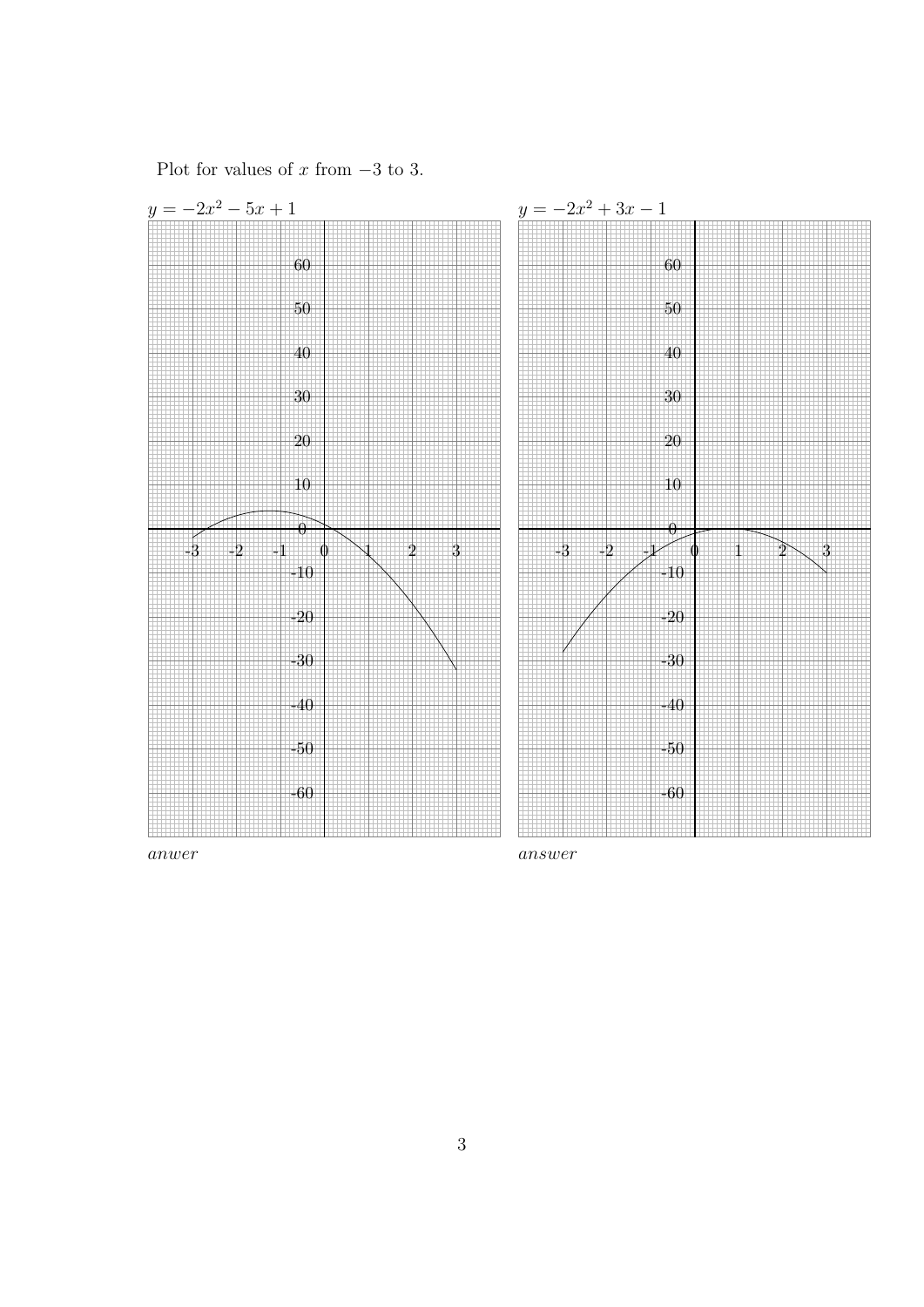

anwwer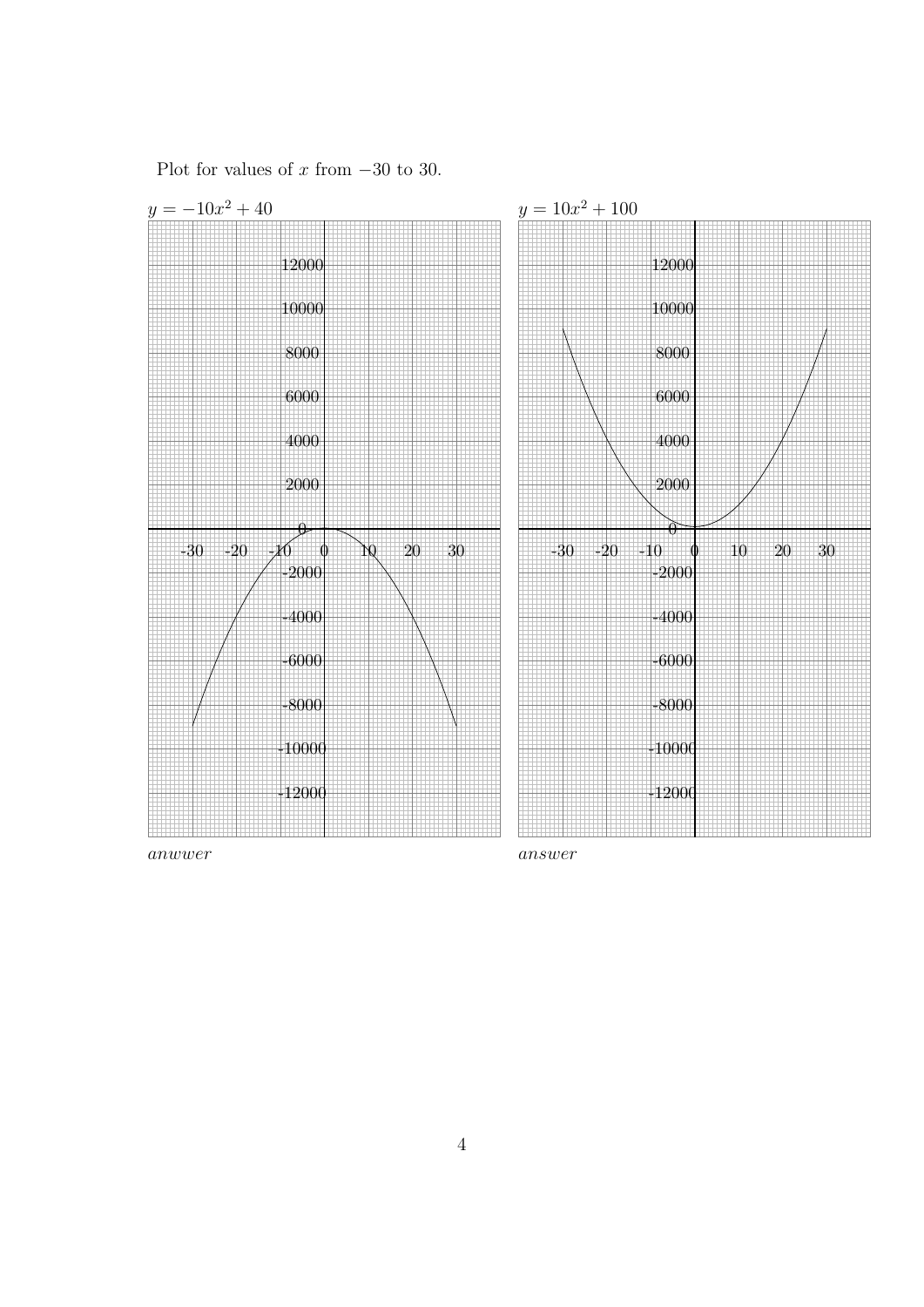